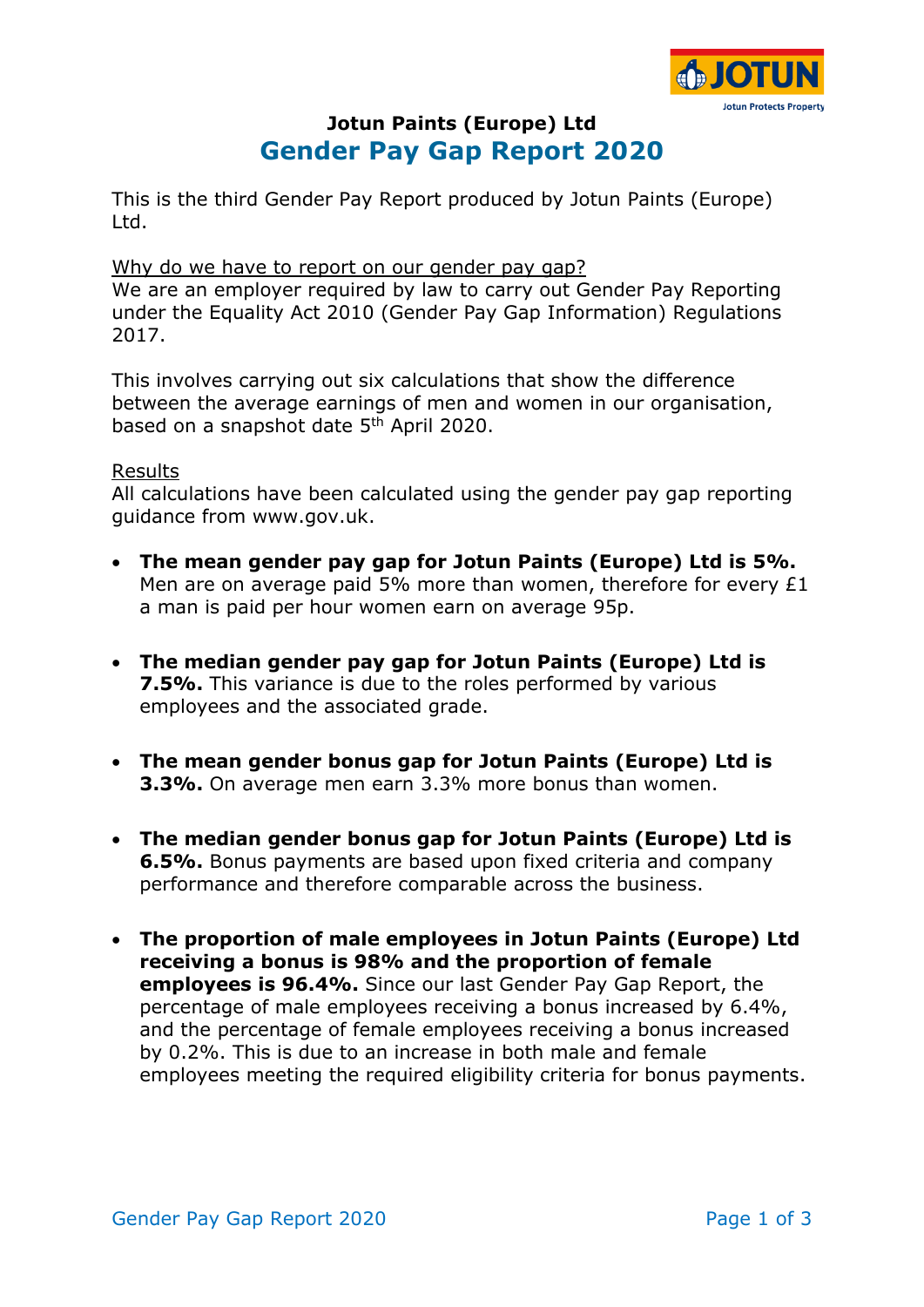

## • **Quartile pay band results are outlined below:**



Of those in the **lower quartile**, 36.9% are female and 63.1% are male. Since our last Gender Pay Gap Report, the number of females in this quartile have increased by 4.1% and the number of males have decreased by the same amount.



Of those in the **lower middle quartile**, 7.7% are female and 92.3% are male. Since our last Gender Pay Gap Report, the number of females in this quartile have decreased by 4.2% and the number of males have increased by the same amount.



Of those in the **upper middle quartile**, 23.1% are female and 76.9% are male. The number of females in this quartile have increased by 6.7% since our last Gender Pay Gap Report, and the number of males have decreased by the same amount.



Of those in the **upper quartile**, 18.2% are female and 81.8% are male. Since our last Gender Pay Gap Report there has been no change to the number of male and female employees in this quartile.